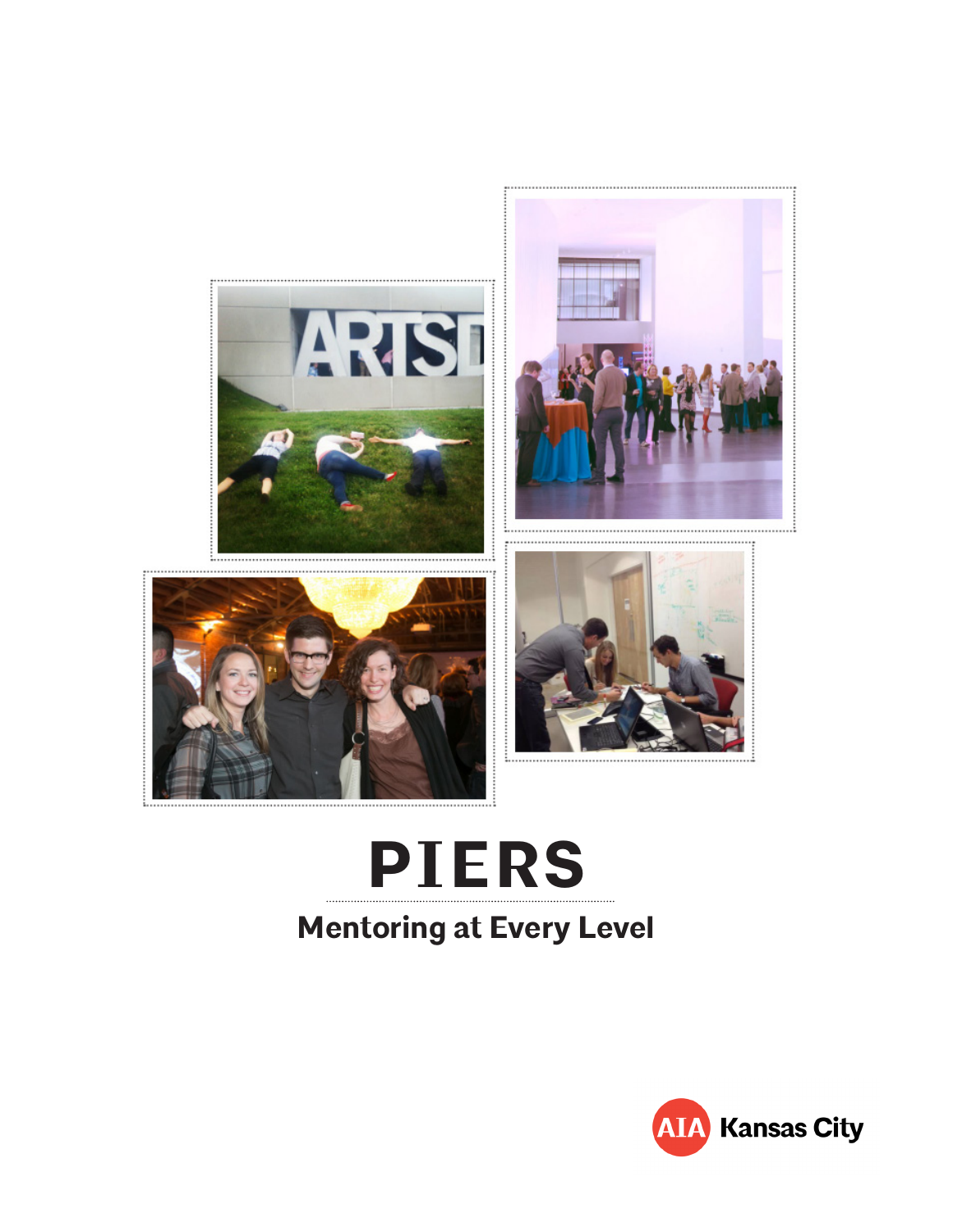## **A New Model for Mentoring**



AIA Kansas City strives to provide our members with the resources they need to advance their careers in meaningful, impactful ways. Mentorship has, and continues to be, a cornerstone of career advancement. And though mentorship was once seen as a top down, one-to-one experience, we believe effective mentoring involves a cross-generational, multi-directional flow of knowledge. Further, it is clear that mentoring is needed at all career stages - from emerging to established professional – as leadership skills continue to be developed throughout the career of the architect.

In order to help our members achieve their career goals, AIA Kansas City has re-imagined mentoring by designing a dynamic team approach to mentoring – **PIERS.** Centered on collaboration, **PIERS** allows members to tailor their experience to meet personal goals, build skills and find trusted guidance in a casual yet structured environment. With over 1,000 members that make up AIA Kansas City, **PIERS** allows participants to tap into and leverage a wealth of expertise and guidance.

#### **Mentorship Outside the Office**

While research has shown that those who have mentors tend to have better career-related outcomes that stem from mentoring, it also shows those who receive the greatest benefit have multiple mentors. Although mentorship inside the firm is incredibly valuable, it is equally important to engage with those outside the firm to bring a new perspective to help bring career and professional goals into focus. The profession and practice of architecture is far too broad to expect that every possible skill and experience can be gained solely within a firm. Additionally, firm environments may not lend themselves to mentoring in certain areas of practice — especially relating to the business side of the profession, creating contacts for future projects or career opportunities, and navigating the various personalities inside and outside one's firm. **PIERS** allows participants to enhance the benefits of a mentoring relationship by expanding outside the office to generate many different perspectives rather than a single point of view.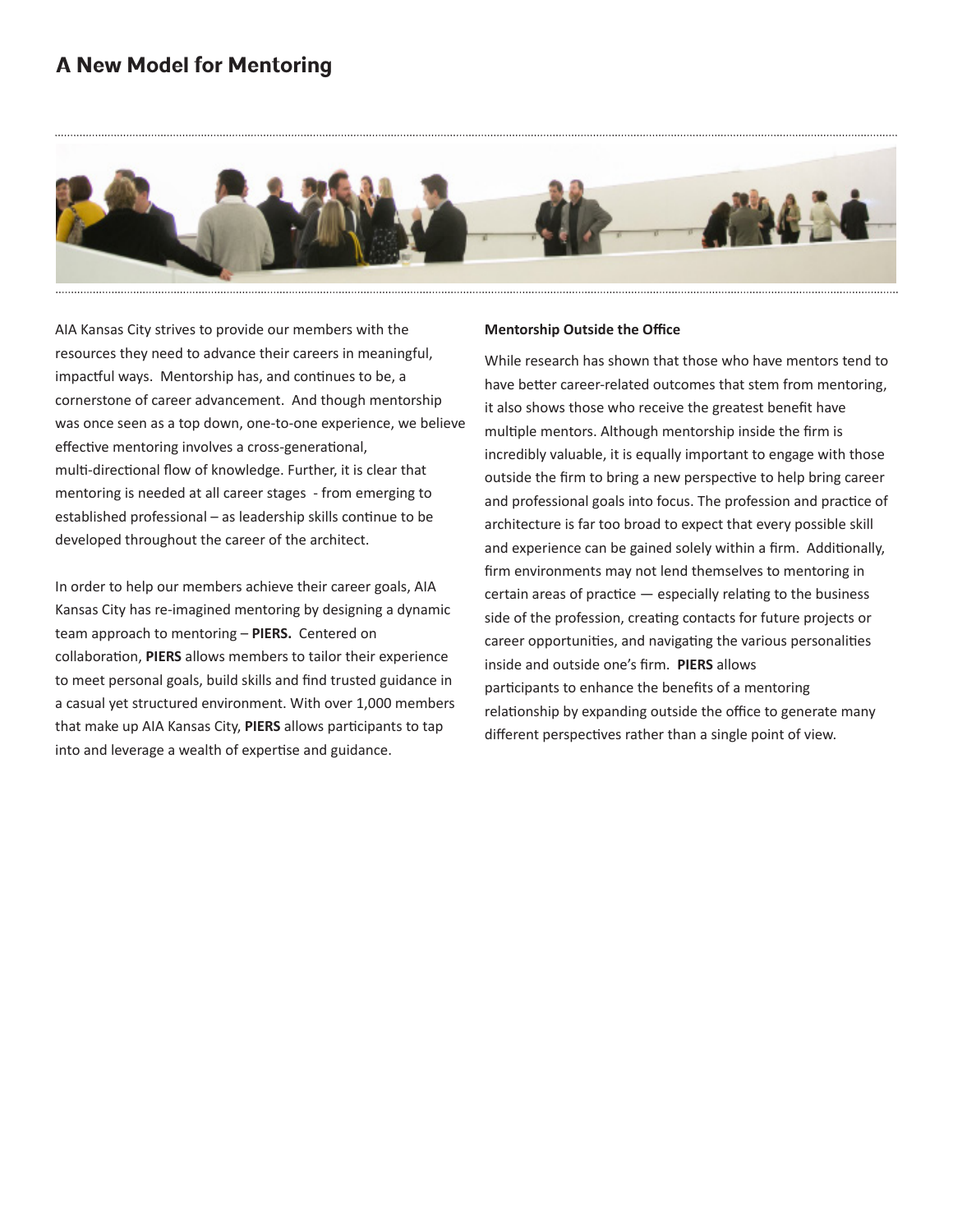## **Program Goals**





**PIERS** is open to current AIA members who wish to enhance their career development in a small group setting. The goals of the program are to:

- Provide a collaborative, small group learning environment to foster personal and professional growth
- Create meaningful and personalized experiences regardless of career level
- Emphasize on professional leadership and aspirations
- Develop and strengthen relationships outside the office essential to career development and advancement
- Promote cross-generational interaction and learning

#### **Cross-Generational Mentorship Teams**

Rather than a "top-down" approach, **PIERS** is a small, collaborative learning group focused on knowledge sharing and enhancing the career development of each team member. **Each collaborative mentorship team is comprised of five members in a range of career stages.** Each member of the team should expect to alternate in taking on leadership roles in organizing activities.



In order to form the mentoring teams, all participants will complete a personal profile questionnaire. All profile information will be reviewed by the mentoring committee who then works to match teams together.

A kick-off meeting will be held with those participating in the mentoring teams. At this meeting, tentative schedules, roles and responsibilities of team members, and suggestions for discussion topics and events are outlined. Following the kick-off meeting, teams are required to meet 4-6 times over the course of the year; meetings can be casual or structured as determined by the group itself.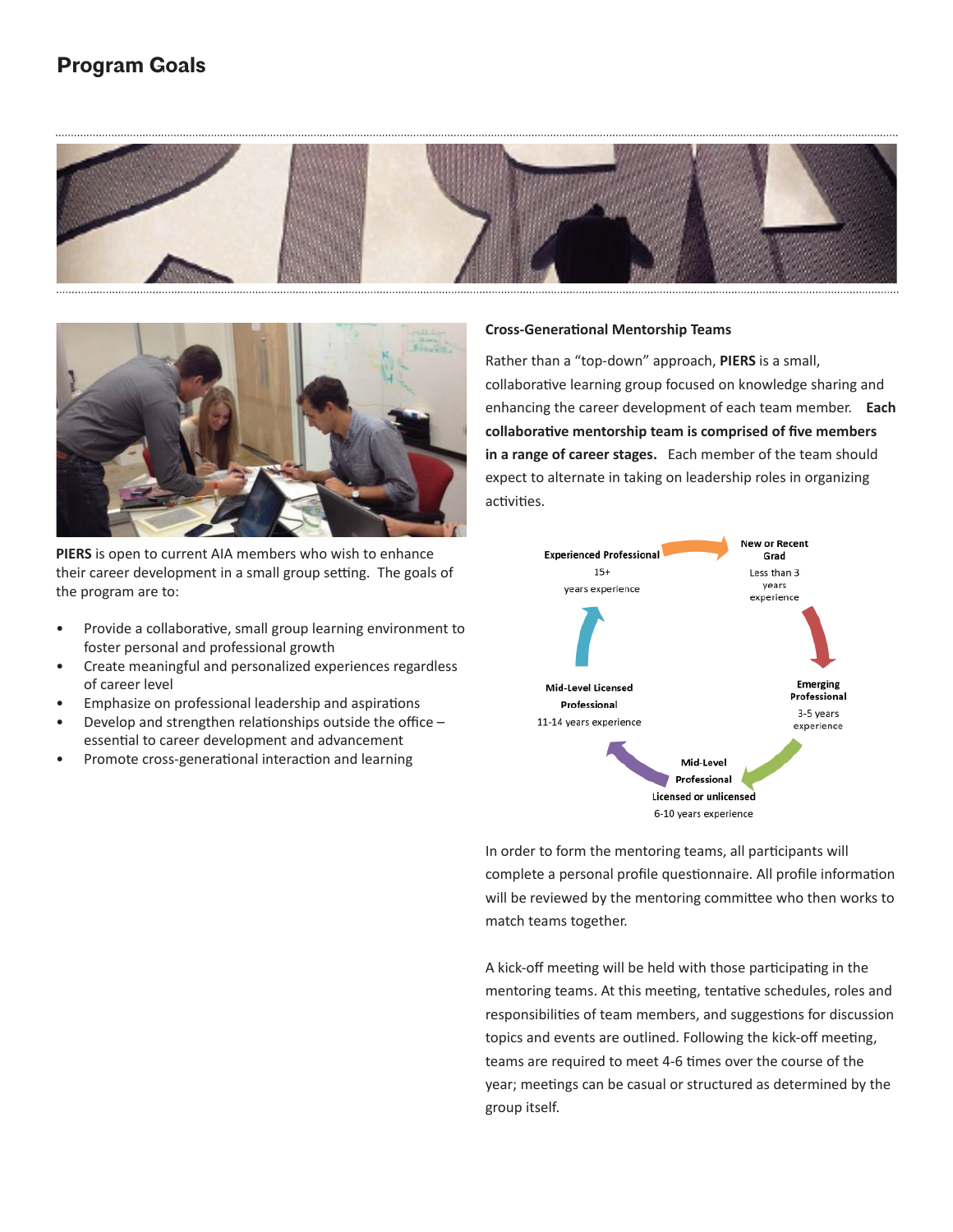## **Participant Responsibilities**



Each mentorship team is designed to create an environment where all members of the group can feel free to contribute, share, and bring their own unique experiences to the table. In this way, mentorship is a 360-degree experience, where each member plays a role in learning and teaching.

To ensure the success of **PIERS**, each participant is required to:

- Be an active participant on the team.
- Be willing to commit to meeting with mentoring team 4-6 times throughout the year.
- Be excited and passionate about growing within the profession.
- Be accountable to each member of the team.
- Ensure the goals of the group are met.
- Provide a confidential atmosphere for open discussion.
- Be receptive to feedback and constructive advice.
- Be open to sharing resources and expertise.
- Be a current AIA Kansas City member.

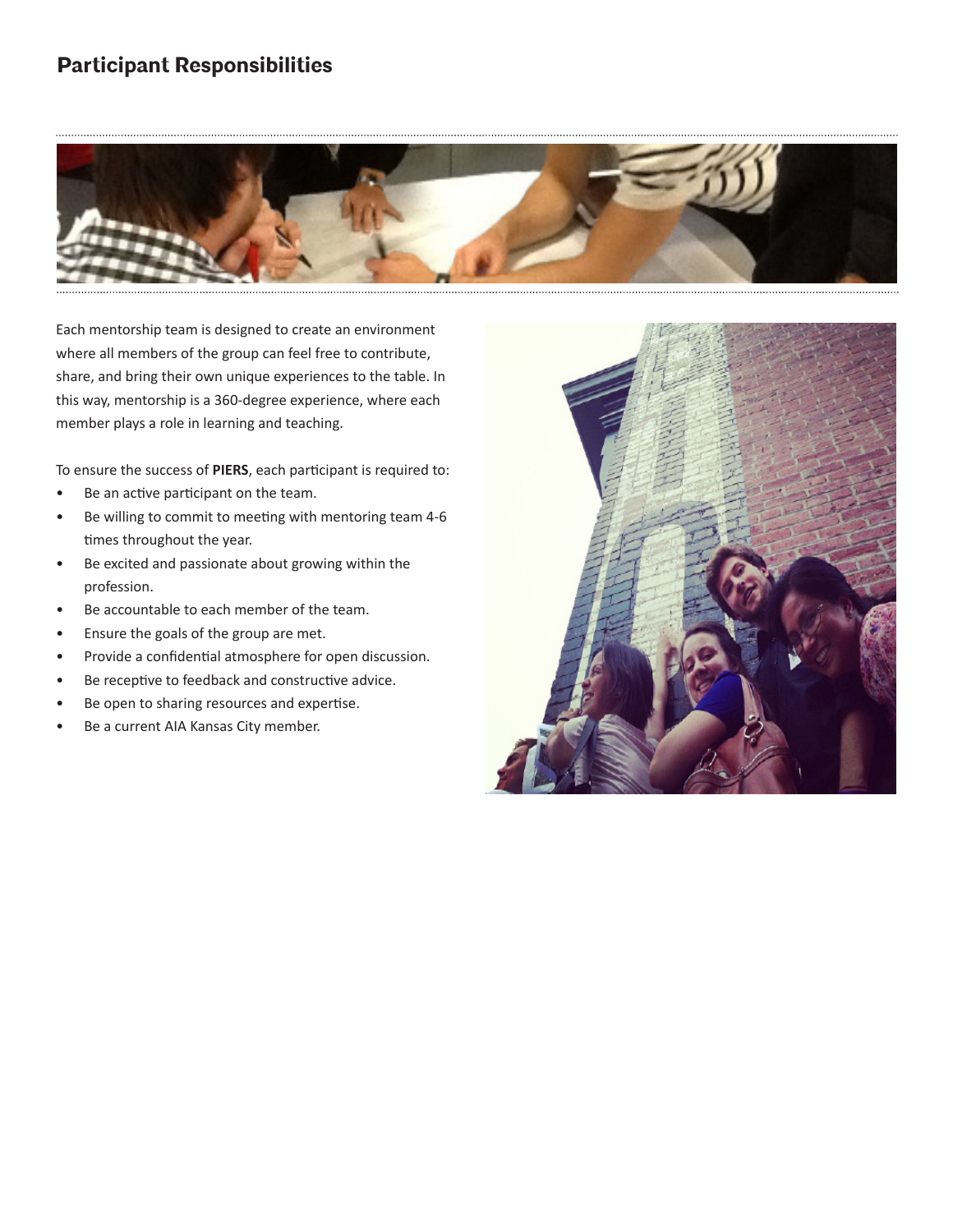## **Why Should I Participate?**



#### *For the Emerging Professional*

#### **To learn new things about yourself**

The self-reflection that can result from a mentoring relationship can be a powerful growth experience and provide you with new insights about yourself.

#### **To expand your strengths and exploit your hidden talents**

A mentorship team will push you to do more with your strengths and help you discover and exploit hidden talents.

#### **To contribute to the success of your firm, profession and community**

Participating in a mentoring program helps emerging professionals build strong positions in the community which ultimately contributes to their success in advancing within their firm.

#### **For career satisfaction**

You will be more satisfied with your career if you're better at performing your job; and your firm will be more satisfied with your performance, lending more stability in your career.

#### **To expand your personal network and expand your career**

Entering into a mentoring relationship adds your mentor team to your personal network. Having an expanded network outside the office provides an excellent source of career planning advice and advancement.

#### **For camaraderie and inspiration**

Developing friendships outside the office not only adds to your sense of well-being, it can also be the basis of future professional partnerships. Moreover, new friendships can help to inspire us to see things in new or different ways.

### *For the Experienced or Established Professional* **To learn new things about yourself**

The self-reflection that can result from sharing your experiences with others can be a powerful growth experience and give you new insights about yourself. It's often been said that the best way to learn is to teach others.

#### **For the satisfaction of passing on knowledge**

Many experienced professionals simply gain great satisfaction from passing on and sharing knowledge.

#### **To acquire new knowledge**

You may find your team has skills or experiences from which you can learn. Similarly, the act of mentoring can refresh your own understanding of effective project management strategies and attitudes.

#### **To expand your personal network**

Entering into a mentoring relationship adds more individuals to your personal network. Connecting with others outside your own office is a valuable way to recruit talent and find out what new ideas are out there.

#### **To recharge and re-energize**

Stepping away from the familiar can help to recharge and re-energize your career. By working with different age groups, you'll be challenged to look at issues through a different lens and find solutions you may not have considered of before.

#### **To build confidence**

Having a team turning to you for advice and direction can help build your confidence.

#### **For camaraderie and inspiration**

Developing friendships outside the office not only adds to your sense of well-being, it can also be the basis of future professional partnerships. Moreover, new friendships can help to inspire us to see things in new or different ways.